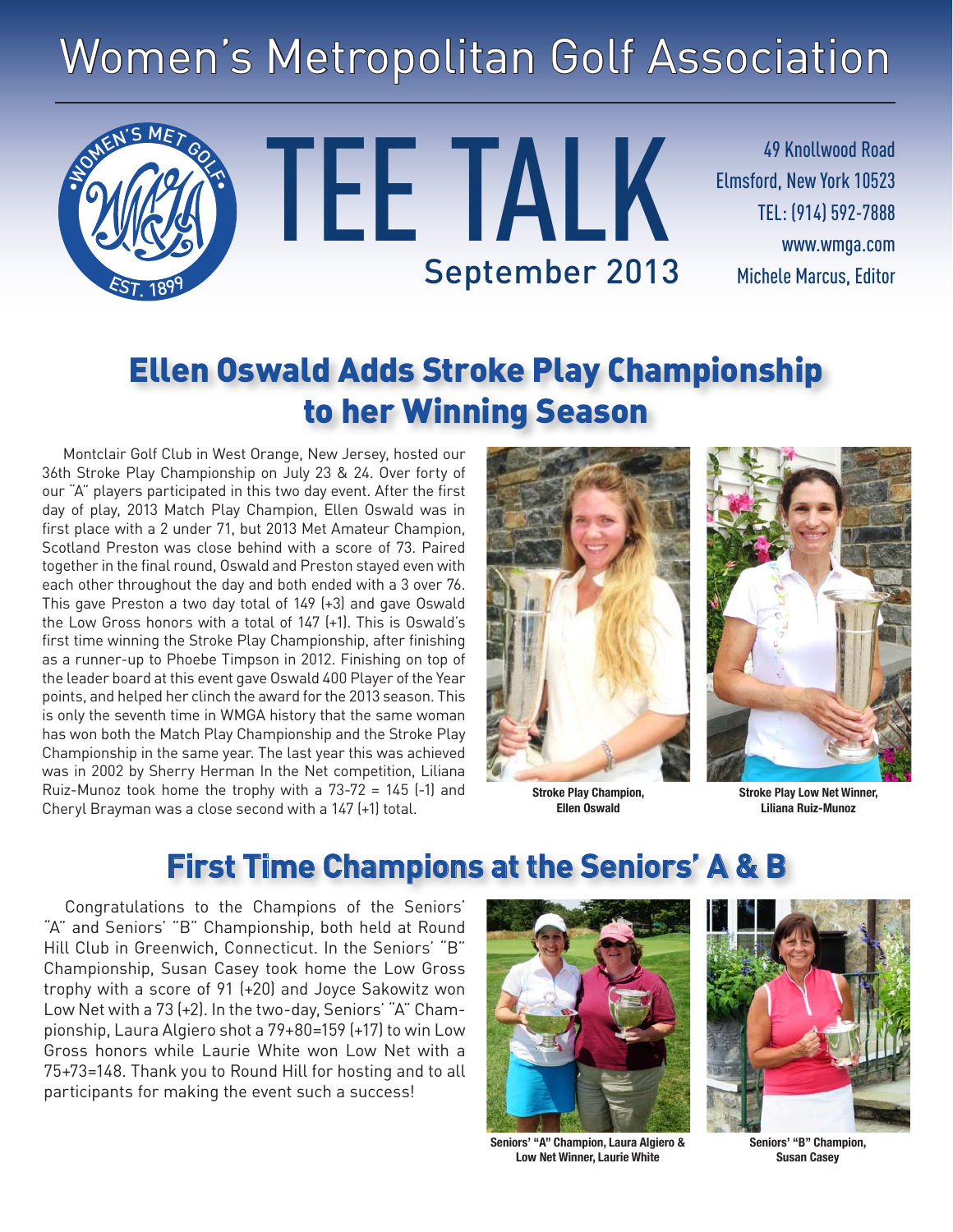## **Junior Girls Show Promise at Woodmere**

The Junior Girls' Open held this year at the Woodmere Club in Woodmere, New York, was an exciting day that proved there is a bright future for girl's golf in the Metropolitan area. In the 9-hole division, Cc Kaplan not only took home the Low Gross prize with a 59, but also learned the ropes of tournament golf from board member and volunteer, Dede Brooks, who was her mentor and marker for the day. In the 18-hole division, we had a very talented field which included past WMGA Champions, Junior Inter-City team members, and top players from other junior organizations in the area. At the end of the round, we had six players shoot in the 70's and two tied at the top with 76. Emily Corrigan and Alessandra Ricigliano went back out on the course to participate in a playoff for the Championship trophy. The two friends approached the situation with smiles on their faces, and after the first playoff hole, Emily Corrigan came out victorious, claiming the title of Champion. Tatiana Reali took home the Low Net honors. Not only was there a good showing of golf at this event, but the camaraderie and friendships that are apparent among the girls is heart-warming to see. The WMGA looks forward to seeing more great things from these girls next summer!





**Low Net Winner, Alessandra Ricigliano & Champion, Emily Corrigan**

**9 Hole Champion, Cc Kaplan**

## **Girls to the Tee 2013**

On August 19, over 85 girls ages 6 to 18 gathered at Westchester Country Club to take part in the WMGA's annual Girls to the Tee clinic. The girls participated in a number of different stations including driving, pitching and putting, all run by area PGA professionals who volunteered their time for the afternoon. Participants were instructed in everything from basics of the grip and stance, to different swing techniques and golf etiquette, all while enjoying drinks generously donated by Snapple. Along with the PGA volunteers, we had a number of WMGA junior members, fellowship and scholarship recipients come and help out. The girls really enjoyed meeting these young ladies and learning all about how much golf has affected their

lives. By the end of the clinic, all the girls had made new friends, and gained a new appreciation for the game of golf. There were many conversations had about golf being their 'new favorite sport' along with stories describing their best shot from the day. Overall, the event was very successful and a great way to introduce girls to a game that will stick with them for a lifetime.

The WMGA wishes to thank Westchester Country Club and Gary Weir for once again hosting this great event; Snapple for donating all the water, Bai and Snapple drinks for the girls; Monique Thoresz for recruiting all the PGA professionals; and all the WMGA members who volunteered on the day of the event.

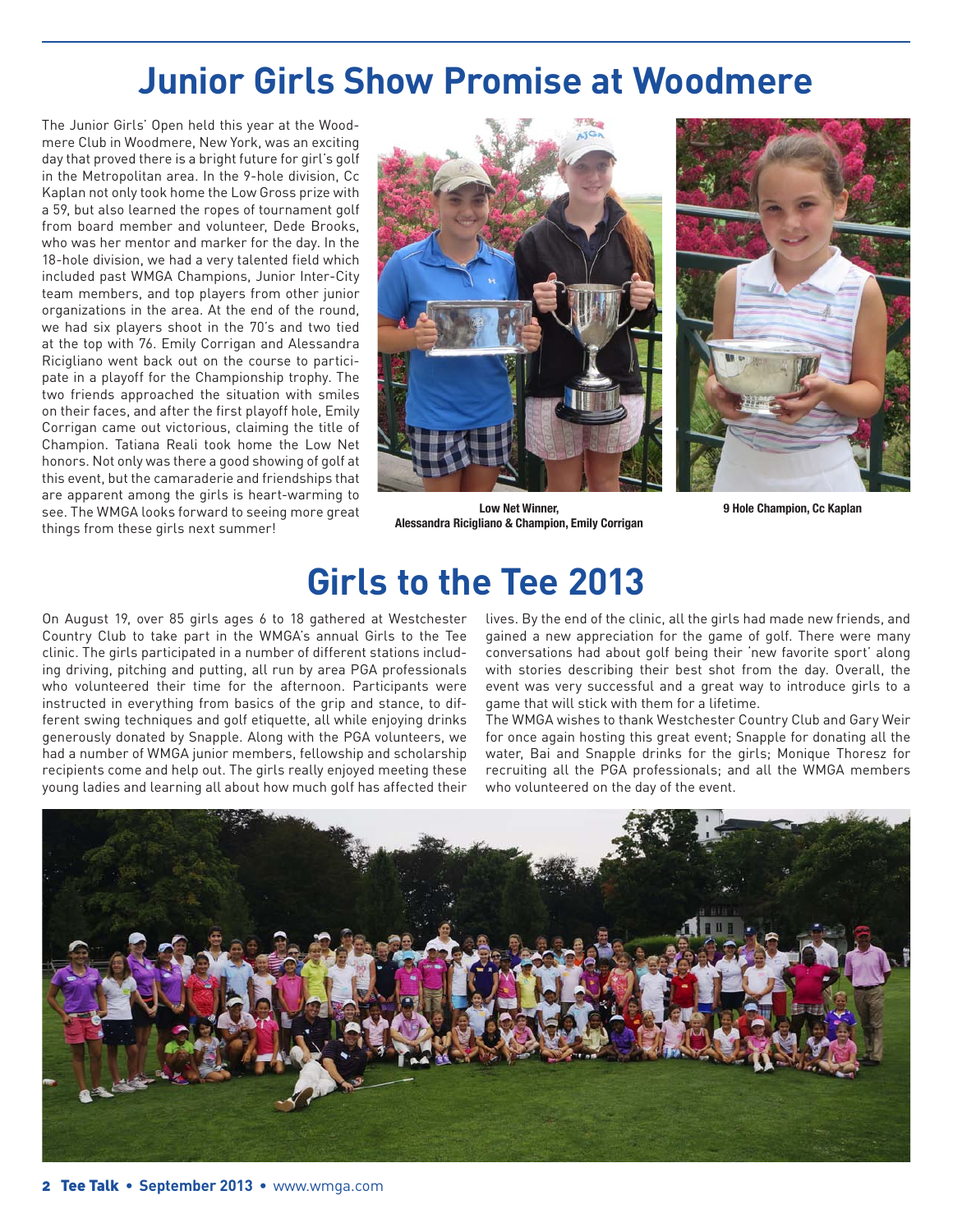#### **Husband Wife "A" Results**

*August 19, 2013 Fairmount CC, Chatham, NJ*

Low Gross **James & Donna McHugh – 74 (+2)** Low Net **Michael & Linda Leahy – 68 (-4)**

### **Husband Wife "B" Results**

*August 27, 2013 Shorehaven GC, East Norwalk, CT*

Low Gross **Heidi Komoriya & Paul Abramson – 81 (+10)**

Low Net **Charles & Barbara Kohut – 69 (-2)**

**Sis Choate Results**

*August 22, 2013 Wykagyl CC, New Rochelle, NY* \*Shortened to 9-holes due to weather

Low Gross **Judy Cuttone & Hae-Shin Lee – 39 (+2)**

Low Net **Jill Heck & Tori Dauphinot-Hubbard – 34 (-3)**

#### **MGA/WMGA Mixed Pinehurst Championship**

*September 10, 2013 Saint Andrews GC, Hastings-on-Hudson, NY*

Champions: **Pat Wilson & Ellen Oswald – 66 (-5)**



**Husband-Wife "A" Low Net Winners, Linda & Michael Leahy & Champions, Donna & James McHugh**



**Husband-Wife "B" Low Net Winners, Barbara & Charles Kohut** 



**Husband-Wife "B" Champions, Heidi Komoriya & Paul Abramson**



**Sis Choate Champions, Judy Cuttone & Hae-Shin Lee**



**MGA/WMGA Mixed Pinehurst Champions, Ellen Oswald & Pat Wilson**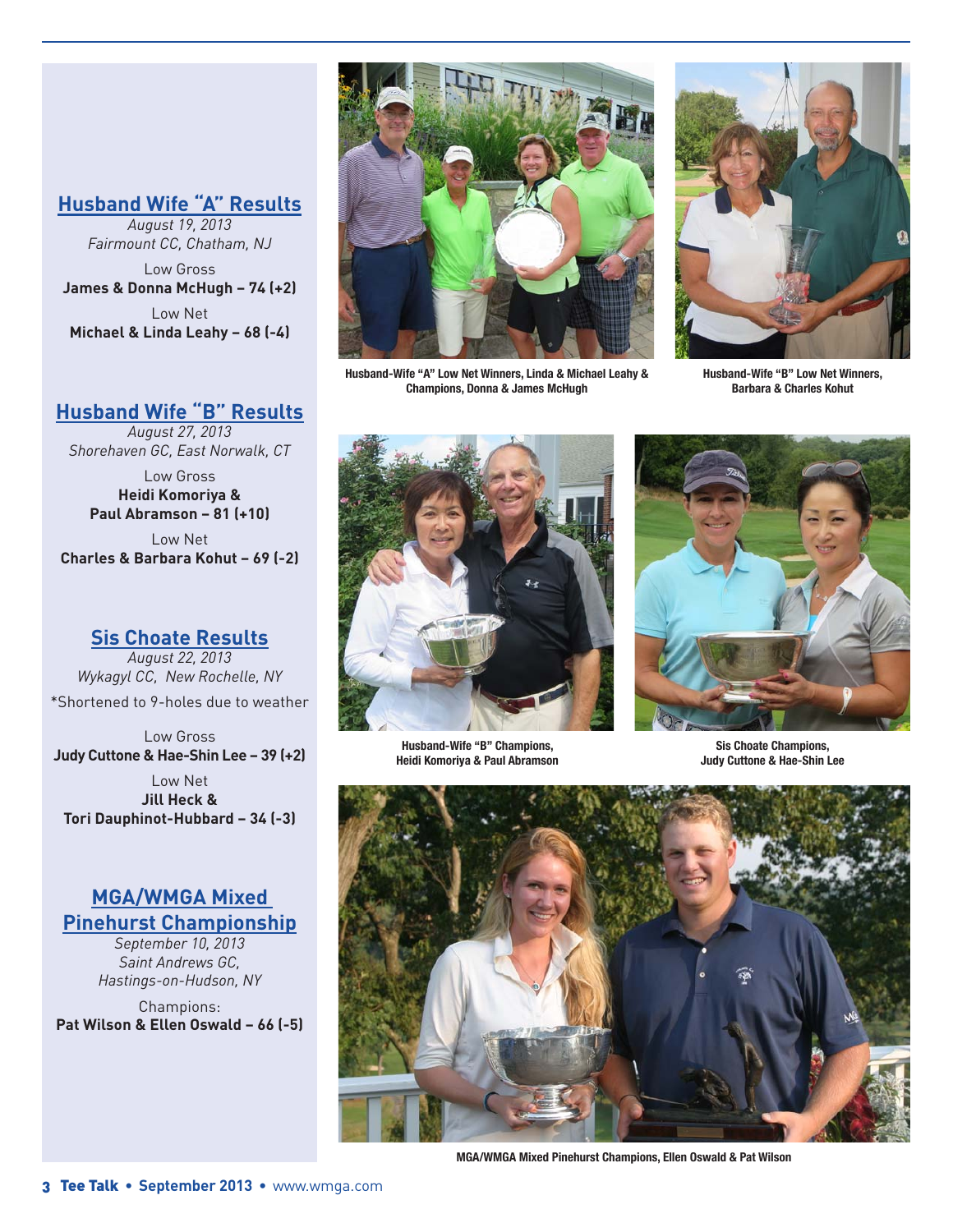## **2013 Foundation Golf Classic**

Thank you to everyone who participated in the 2013 Foundation Golf Classic at Somerset Hills Country Club. The WMGA Foundation is very appreciative to everyone involved for making the day so enjoyable and successful. The money raised at this event will go towards providing college scholarships to deserving young women who have an interest in golf or golfing activities, as well as towards growing the game for junior girls through our Fellowship program and Girls to the Tee free clinic. Congratulations to all the winners!

### **One Day (A&B) Results**

*September 24, 2013 One Day (A&B) – New Jersey Mountain Ridge CC, West Caldwell, NJ*

> Low Gross – Class A **Cheryl Brayman – 72 (-1)**

Low Net – Class A **Katie Renoff – 70 (-3) Doreen Steenland – 70 (-3)**

Low Gross – Class B **Suzanne Schatz – 86 (+13)**

Low Net – Class B **Debra Schachtel – 69 (-4)**

#### **Better Ball Net Results**

*September 12, 2013 Better Ball Net – New Jersey Edgewood CC, Rivervale, NJ*

Champions **Susan Davison & Francesca Girotto – 66 (-6) Nancy Muhlstock & Roberta Server – 66 (-6)**

### Follow us on Twitter & Facebook!



#### **www.facebook.com/ WomensMetropolitanGolfAssociation**





**Foundation Golf Classic Champions From L to R: Michael Karger, Gale Brudner, Ellen Oswald & Dan Rifken**



**Foundation Golf Classic Third Low Gross From L to R: Kamille Caufield, Debra Oberg, Elleen Golden & Kathleen Melli**



**Foundation Golf Classic Fourth Low Gross From L to R: Maura Ballard, Allison Kucinski, Bernice Slezak & Charlene Waters**